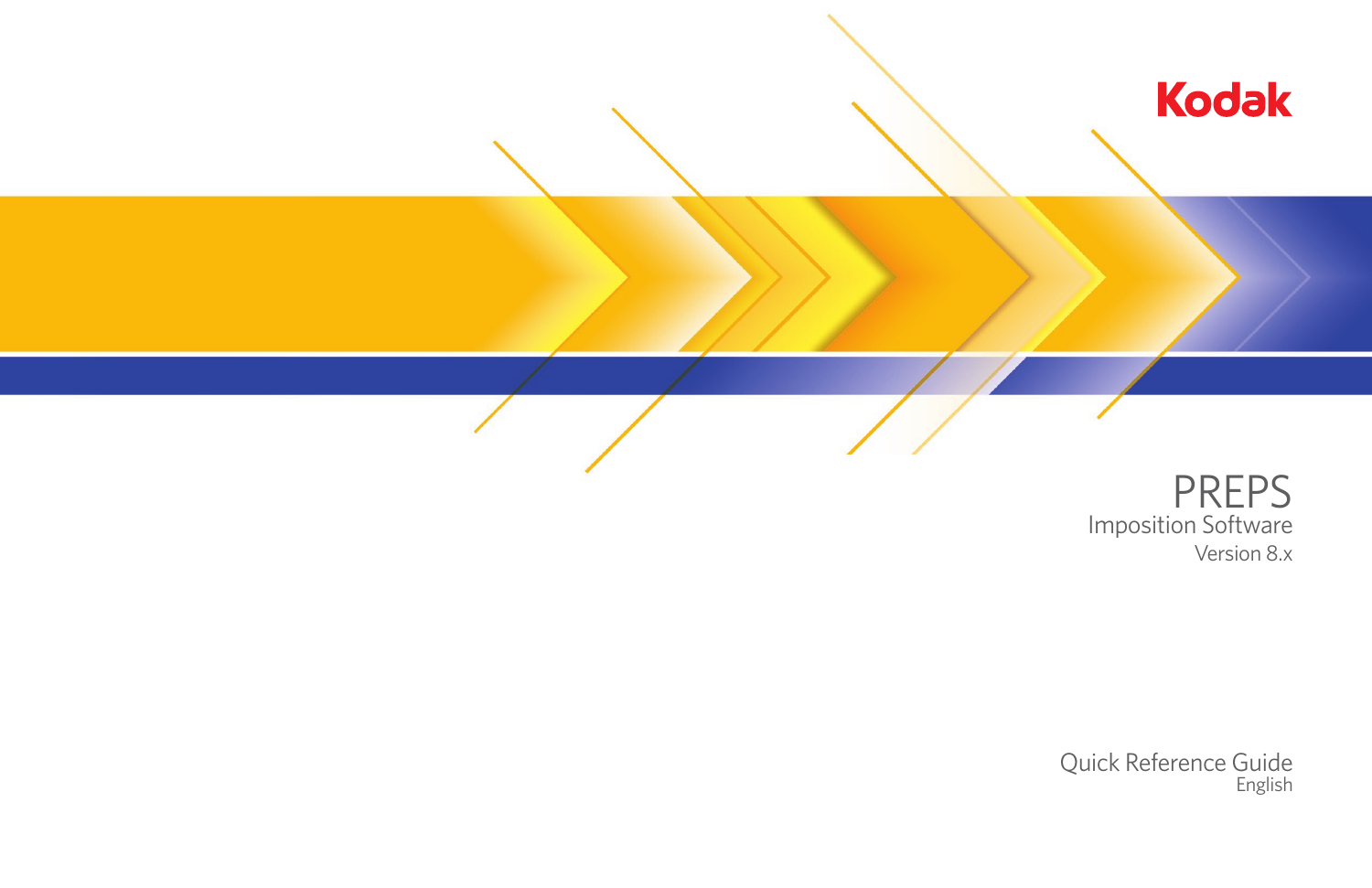Use this guide to start using the Kodak PREPS imposition software. For more information and instructions, go to:

- The PREPS **Help** menu
- <https://partnerplace.kodak.com/>



# Getting started: The User Interface

## **User interface viewing tools**

Click the triangles and stretch the dividers to fit the window panes to your needs.

| Click a triangle to expand or collapse a list tree.  |
|------------------------------------------------------|
| Drag a divider to stretch or shrink a pane.          |
| Expand a pane to hide the adjacent panes.            |
| Click a tab to switch views.                         |
| Click the triangle to reverse a column's sort order. |
| Drag the column edges to adjust their widths.        |
| Drag the column headers to rearrange the columns.    |
| Click a triangle to stretch or shrink a column.      |
|                                                      |

|                | Products      | Use the Products pane to view and manage the job structure.                                                                                                            |                |
|----------------|---------------|------------------------------------------------------------------------------------------------------------------------------------------------------------------------|----------------|
|                |               | For manual layouts, you can select and drag sections to the Press Runs workspace.                                                                                      |                |
| $\overline{2}$ | Files         | In the Files list, you add customer PDF input files, create placeholder files, and select file pages to add to a                                                       |                |
|                |               | run list or press-run layout.                                                                                                                                          |                |
| 3              | Resources     | Use the Resources pane to select and manage your resources for building press runs.                                                                                    |                |
|                |               | <b>Media</b> list                                                                                                                                                      |                |
|                |               | <b>Stock list</b>                                                                                                                                                      |                |
|                |               | <b>Marks</b> list<br>$\bullet$                                                                                                                                         |                |
|                |               | Layouts pane: Templates list, Fold Patterns list, Step & Repeat Patterns list, Search tool                                                                             |                |
| 4              | View tabs     | Toggle between views for primary aspects of a job: Pages view, Press Runs view, and Assembly view.                                                                     |                |
| 5              | Workspace     | Review, rearrange, and edit items in the workspace to dynamically update the properties. Use viewing<br>tools and menu options to control which details are displayed. | U <sub>S</sub> |
|                |               | In the Pages view, preview pages and check trim boxes.                                                                                                                 |                |
|                |               | In the Assembly view, plan multiple products and parts.                                                                                                                |                |
|                |               | In the Press Runs view, build and check press-run layouts.                                                                                                             |                |
| 6              | Summary lists | In each view, manage a list of all applicable job items.                                                                                                               |                |
|                |               | You can arrange the rows and columns, change the sort order and width of columns, and expand or<br>collapse the rows.                                                  |                |
|                |               | Select an item in the Press Runs List or Pages List to display it in the workspace. In the Assembly<br>workspace, you can toggle between graphical and list formats.   |                |
|                | Properties    | Use the <b>Properties</b> pane to view and edit the settings of selected job items. All applicable panes and lists<br>are dynamically updated with your changes.       |                |
|                |               | Select an item in a workspace, summary list, or <b>Products</b> list to display its settings in the <b>Properties</b> pane.                                            |                |

### **User interface tools**

• Drag-and-drop functionality for placing and moving items

- 
- Dynamic updating in all affected areas when edits are made in any area
	-
- 
- Toolbars and keyboard shortcuts for most tasks
- Context (right-click) menus for managing the resources
- Triangle icons for expanding or collapsing the panes
- Adjustable dividers for resizing the panes
- Instant access to properties of items that you select in the workspace
- Menus and dialog boxes for less-frequently performed tasks **Help** menu for user information
- 
- Horizontal and vertical rulers and guides in the **Pages** and **Press Run** views, enabling you to determine where to place content and align objects, as well as allowing detailed measuring capabilities

**Kodak** 

User interface panes are grouped by general purpose in the left side, center area, and right side of the window:

- The left side of the window contains lists of job assets, from which you select elements for building a job.
- The center region is your primary job-building area.
- The right side gives you detailed control over selected job elements. All information is dynamically updated as you make changes in related areas.

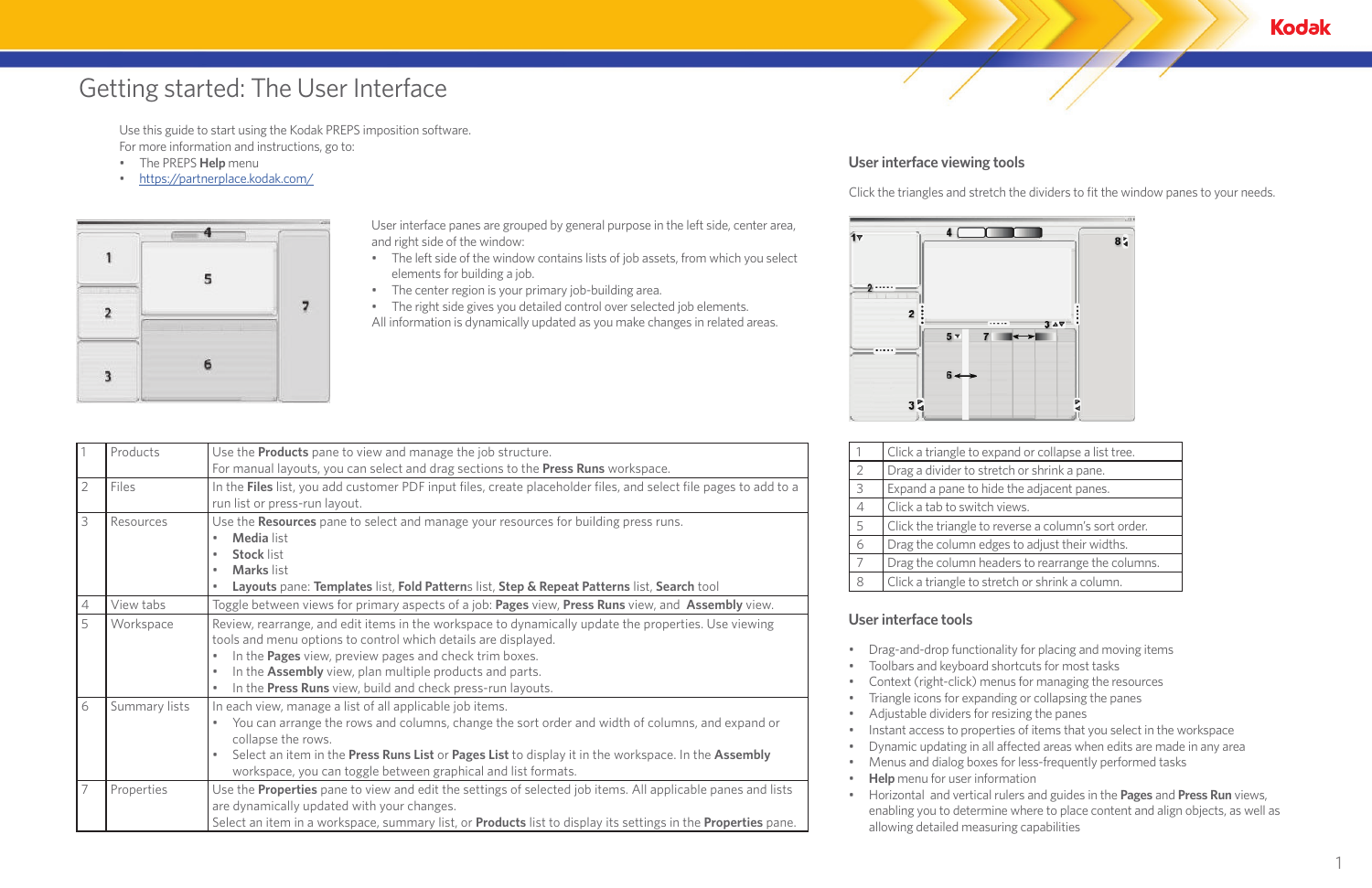# Getting started: The task-based views

Tab between dynamically updated views as you work on a job's pages, press runs, or product assemblies, with an interactive workspace and supporting list panes.

In the **Pages** view:

- Set up the product run lists with blank, placeholder, or PDF content pages.
- Preview individual pages and page details.
- Adjust the trim boxes.
- Reposition, scale, or rotate the PDF content.

| Pages                                    |          | Assembly                                                                                                 |                | Press Runs           |                                                                   |         |
|------------------------------------------|----------|----------------------------------------------------------------------------------------------------------|----------------|----------------------|-------------------------------------------------------------------|---------|
| 10000                                    |          |                                                                                                          |                |                      | $\begin{array}{ccccc} \triangle & \nabla & = & I & = \end{array}$ |         |
|                                          |          |                                                                                                          |                |                      |                                                                   |         |
|                                          |          |                                                                                                          |                |                      |                                                                   |         |
|                                          |          |                                                                                                          |                |                      |                                                                   |         |
|                                          |          |                                                                                                          |                |                      |                                                                   |         |
|                                          |          |                                                                                                          |                |                      |                                                                   |         |
|                                          |          |                                                                                                          |                |                      |                                                                   |         |
|                                          |          |                                                                                                          |                |                      |                                                                   |         |
|                                          |          |                                                                                                          |                |                      |                                                                   |         |
|                                          |          |                                                                                                          |                |                      |                                                                   |         |
|                                          |          |                                                                                                          |                |                      |                                                                   |         |
|                                          |          |                                                                                                          |                |                      |                                                                   |         |
|                                          |          |                                                                                                          |                |                      |                                                                   |         |
|                                          |          |                                                                                                          |                |                      |                                                                   |         |
|                                          |          |                                                                                                          |                |                      |                                                                   |         |
|                                          |          | <b>SALAR</b>                                                                                             |                |                      |                                                                   |         |
|                                          |          |                                                                                                          |                |                      |                                                                   |         |
| $\Box_{\triangleright}$ Folio: $1, 2, 3$ |          | $\exists$ $\begin{array}{c} \Box \Box \Box \end{array}$ $\Box$ $\Box$ $\Box$ $\Box$ $\Box$ $\Box$ $\Box$ | Part           | Product              |                                                                   |         |
| Folio<br>Part Page A                     | Run List | File Name                                                                                                | Planned Colors | <b>Actual Colors</b> | Notes 1                                                           |         |
|                                          |          |                                                                                                          |                |                      |                                                                   | $A$ $V$ |
| Part                                     |          |                                                                                                          |                |                      |                                                                   |         |
|                                          |          |                                                                                                          |                |                      |                                                                   |         |
| Pages List<br>- New Product(A            |          |                                                                                                          |                |                      |                                                                   |         |
|                                          |          |                                                                                                          |                |                      |                                                                   |         |

### In the **Press Runs** view:

- Create and interactively edit and preview any number of sheetfed
- 

RRELOQ

**Press Runs List**  $\mathbb{B}$  of  $\mathbb{C}$ ress Run ID A Work St

Dr.



- and multiweb press runs to accommodate the job's pages.
- Manage the stock, media, marks, and layout for each sheet or web.

| es.                                                                                      | Assembly       |        | <b>Press Runs</b> |         |                |
|------------------------------------------------------------------------------------------|----------------|--------|-------------------|---------|----------------|
| $\mathbb{R}\,$ be the designation of $\mathbb{R}\,$ be the designation of $\mathbb{R}\,$ |                |        |                   | 1111111 | $\blacksquare$ |
|                                                                                          |                |        |                   |         |                |
|                                                                                          |                |        |                   |         |                |
|                                                                                          |                |        |                   |         |                |
|                                                                                          |                |        |                   |         |                |
|                                                                                          |                |        |                   |         |                |
|                                                                                          |                |        |                   |         |                |
| ig media, stock, or template here                                                        |                |        |                   |         |                |
|                                                                                          |                |        |                   |         |                |
|                                                                                          |                |        |                   |         |                |
|                                                                                          |                |        |                   |         |                |
|                                                                                          |                |        |                   |         |                |
|                                                                                          |                |        |                   |         |                |
|                                                                                          |                |        |                   |         |                |
|                                                                                          |                |        |                   |         |                |
|                                                                                          | ----           |        |                   |         | Ä              |
| Sections                                                                                 | Step & Repeats | Colors |                   | Stock   | Media          |
| $\overline{\phantom{a}}$                                                                 |                |        |                   |         |                |
|                                                                                          |                |        |                   |         |                |
|                                                                                          |                |        |                   |         |                |

In the **Assembly** view:

- Provide the product intent for a customer job, which can include multiple products and parts and mixed binding styles.
- Interactively plan the binding assembly of each product's parts and sections.
- Autogenerate the press runs based on your planned details.



### **Working with the views**

The way that you use the views can be affected by such factors as job types, product requirements and complexity, the number of people who work on the jobs, the feature set supported by your software license, and personal preferences. Here are a few possibilities:

- You might first use the **Pages** view to collect the input files or define file placeholders and set up the run list, and then switch to the **Press Runs** view to build the press-run layouts.
- For ganged jobs or for basic single-product, single-part jobs, you might work entirely in the **Press Runs** view.
- For intelligent setup of ganged press runs, you might use the AutoGang feature in the **Press Runs** view.
- Jobs for complex publications might be done in stages. For example, a planner, customer service representative, or senior prepress operator might start a job by providing the product intent in the **Assembly** view (license-dependent). The job can then be completed by a prepress operator who creates the layouts and prints the press runs.
- In a JDF-based workflow, you use the **Assembly** view to provide any information that was not received via JDF, and then check the autogenerated press-run layouts in the **Press Runs** view.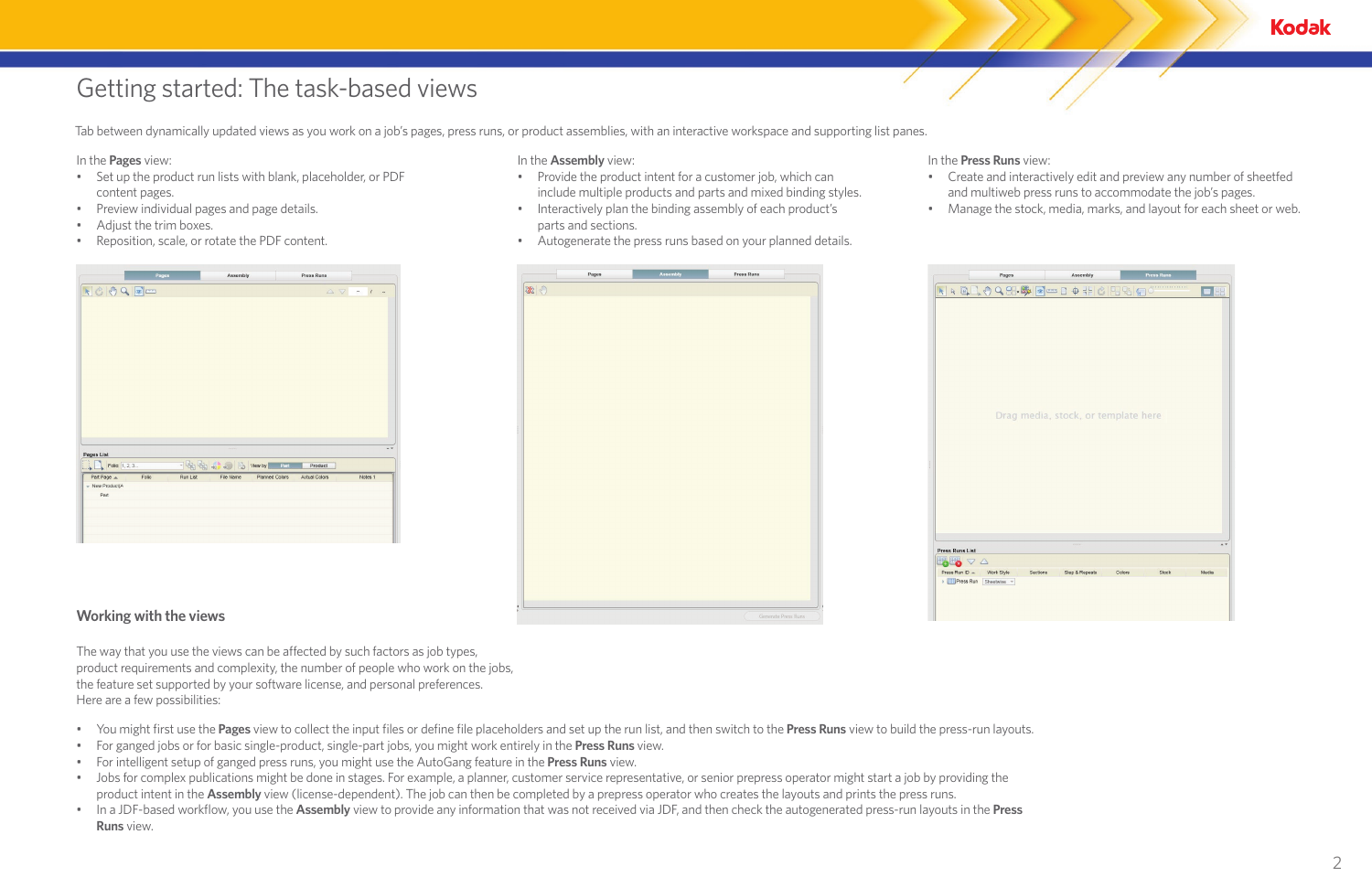As you learn to use the software, you can use the factory default settings and sample resources. Before you start to use the Preps software for actual production, set up your own preferences and add your own resources for building jobs. You may also want to configure a connected printer for printing job reports.

# Getting started: Preparation

### **Setting your preferences**

You can set default values for various settings in the Preps software. The default values appear in various areas of the software where they are typically editable for a specific purpose, without changing the stored default preference values. You can change the default values only in the Preferences dialog box.

You can store different combinations of settings in custom profiles.

Define your preferences for the current session, and store the settings in a profile.

- 1. Open the Preferences dialog box: In Mac OS: Select **Preps > Preferences**. In Microsoft Windows: Select **Edit > Preferences**.
- 2. Set preferred values on each tab as needed.

### **Connecting a printer for direct printing**

To print directly to a device such as a laser printer on your network, define the connection in its media configuration.

The printer must already be installed and selectable on your computer.

1. In the **Media** list, right-click **Generic PostScript Printer**, and select **Edit**.

| <b>Media</b>                                             |                         |       |                |
|----------------------------------------------------------|-------------------------|-------|----------------|
| Nickname -                                               | <b>Dimensions</b>       | Punch | <b>Size</b>    |
| <b>Press Sheet Size</b>                                  | <b>Press Sheet Size</b> |       | PressSheetSize |
| Generic PostCorint Drinton 8.5 in * 11 in<br>Add<br>Edit |                         |       | Letter         |

- 2. In the Media Configuration dialog box, click **Connection**.
- 3. In the Connection dialog box, select the printer.
- 4. Click **Test Print.**
- 5. After the test page prints, click **OK**. If a test page does not print, troubleshoot the printer and the operating system setup.

### **Setting up the lists in the Resources pane**

Set up resource lists with your commonly used media, stock, marks, and layouts for building press runs. You can manually drag the resources to a layout, or use various tools for generating the layouts. Define your preferences for the current session, and store the settings in a profile. For more information about resource lists, see [workflowhelp.kodak.com](http://workflowhelp.kodak.com).

### **Creating a new mark resource**

The **Marks** list contains both predefined marks and the mark files that you create, which are based on Kodak SmartMarks technology. To add a new resource to the Marks list, you define a mark that is based on an existing SmartMarks (SMK) file. You can create, edit, and duplicate individual marks or groups as needed.

1. On the **Folders** tab in the Preferences dialog box, set the default T**emplates, Marks and Resources Folder** for this installation.

- 
- 2. Perform one of these actions:
- 

-Create a new mark by selecting **New SmartMark** from the **Resources**  menu , selecting a mark type, and editing its name and properties. -Or, right-click an existing mark in the **Marks** list, select **Duplicate** or **Edit**, modify its name and properties, and save it with a new name. 3. Save the mark to a location in the /Marks/SmartMarks/ folder. Only marks that are stored in this folder appear in the **Marks** list.

### **Creating a new stock resource**

The **Stocks** list contains the available sheet sizes. Each stock resource represents a press sheet that will be printed on one or both sides to produce the final printed product. When adding a stock, you specify its dimensions and characteristics for your own reference—such as manufacturer, weight, and grain direction. To add a resource to the **Stocks** list, you define its press sheet size and provide additional details for your own reference. A list of sample stock sizes is provided to help you get started. The following procedure bases a new resource on an existing resource.

- 1. In the **Resources** pane, click **Stock**.
- 2. From the list, select an existing stock that is similar to the new stock resource that you want to define.
- 3. Right-click the stock and select **Duplicate**.
- 4. Edit the properties and save the stock with a new name. The new stock appears in the **Stock** list in the **Resources** pane.

### **Creating a new media resource**

The **Media** list contains the software's pre-defined standard media as well as the media resources that you configure to target specific devices. You can also store file sets for specific media resources. To add a resource to the **Media** list, prepare a media configuration for a specific target device. You can obtain the most current PPD files directly from the manufacturer of your imaging device. If a device is already installed on your operating system, you can use a copy of the system's PPD file.

- 1. If the PPD file is not already installed, copy the new device PPD file and paste it to the \Printers\ppd\ folder. The file name must end in .ppd and contain no special characters.
- 2. Select **Resources > New Media**.
- 3. Select the **Media Type**.
- 4. Provide a meaningful nickname for the new media configuration and click **OK**.
- 5. In the Media Configuration dialog box, select the size and set any other options that you need.
- 6. Close the dialog box. The new media resource appears in the **Media** list in the **Resources** pane.

### **Lists in the Layout pane**

• The **Templates** list contains complete, reusable layouts that predefine the press sheet dimensions and template page sizes, positions, and numbering for specific binding styles. Preps includes a selection of sample templates, and you can save frequently repeated jobs as templates. When setting up Preps, you might create non-customer jobs with layouts for the purpose of creating templates. You can also migrate and continue to use existing templates from previous versions of the software.

• The **Fold Patterns** list contains dimensionless, prenumbered page grids that you drag to press runs to build imposition layouts "on the fly." You can edit the default binding style, page size, page numbers, and trims that are automatically applied to the resulting press-run section. The software includes standard fold patterns that are derived from the CIP4 Pagination Catolog (also referred to as the JDF Fold Catalog). You can also create and save new fold patterns or variations of standard fold patterns.

• The **Step & Repeat Patterns** list shows previously saved step-and-repeat placeholders created in Preps that contain a specific grid pattern of a set

• Use the **Layouts Search** tool to find a specific layout in large collections of

- 
- 
- height and width.
- templates and fold patterns.

**Kodak** 

| Media            |  |
|------------------|--|
| Stock            |  |
| <b>Marks</b>     |  |
| <b>EDLayouts</b> |  |
| AutoGang         |  |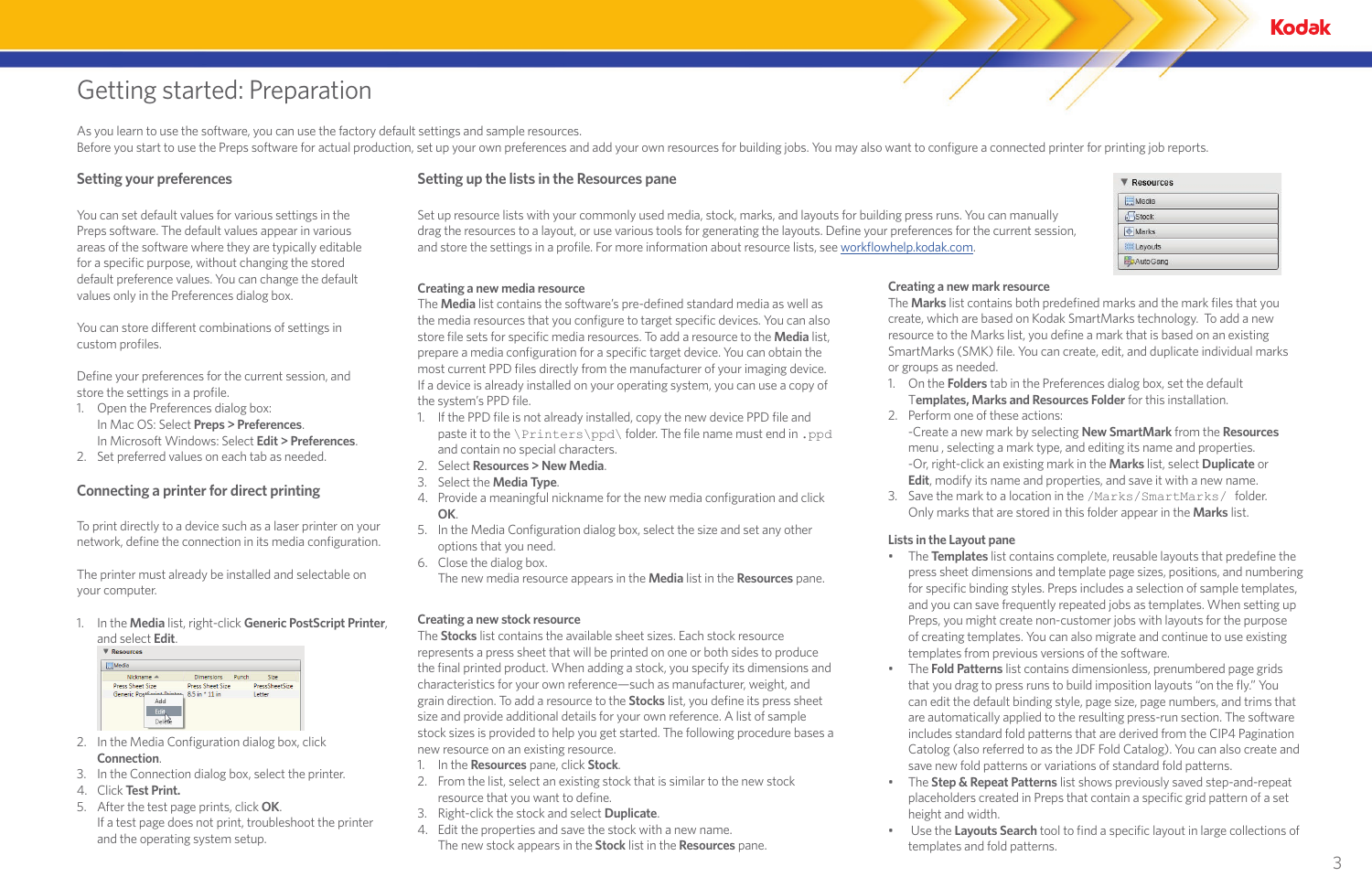# Getting started: Jobs

Many of your jobs can be completed using variations of a few basic tasks.

### **Summary of job steps**

To work with jobs, you require a solid prepress background and an understanding of imposition concepts and workflow. The following steps summarize the main aspects of most single product jobs. Not all steps must be performed in a specific order, many can be combined or automated, and there are flexible ways to perform most steps.

- 1. Optional: Define the product intent, including the product and part page counts.
- 2. Add the input files to the job. You can skip this step for unpopulated jobs.
- 3. Set up the run list with PDF, placeholder, or blank pages. You can skip this step for ganged jobs.
- 4. Add media and stock to a press run.
- 5. Create a press-run layout with page positions, content, marks, and trims, as needed.
- 6. Continue building the press runs to accommodate the pages for this job.
- 7. Save the job, and print the output files.
- 8. Optional: Save the job as a template or fold pattern for reuse.

### **Creating different types of jobs**

The way that you create jobs can be affected by such factors as job types, product requirements and complexity, the number of people who work on jobs, and personal preferences.

### **Creating basic jobs**

- 1. Select **File > New**.
- 2. Set up the run list in the **Pages** view.
- 3. Build the layouts in the **Press Runs** view.

#### **Creating manual ganging jobs, jobs with a single product and binding style**

- 1. Select **File > New**.
- 2. Set up the **Files** list.
- 3. Build the layouts in the **Press Runs** view.

### **Creating jobs with multiple products, parts, binding styles**

(Without using product intent or the **Assembly** view)

- 1. Select **File > New**.
- 2. Use the **Products** list and **Properties** pane to define the parts and sections.
- 3. Set up the run list in the **Pages** view.
- 4. Build the layouts in the **Press Runs** view.

### **Creating jobs planned via product intent in the Assembly view**

- 1. Select **File > New Job With Product Intent** and provide the available information.
- 2. If another product is needed in this job, select **File > Add New Product Intent**.
- 3. Check and refine the job structure and properties in the **Assembly** view.
- 4. Click **Generate Press Runs**.
- 5. Set up the run list in the **Pages** view.
- 6. Check and finalize the layouts in the **Press Runs** view.

### **Creating JDF automation jobs**

- 
- 
- 
- 
- 
- 
- 

#### 1. Select **File > Open**.

2. Locate and open the JDF file.

3. Check and refine or complete the generated job structure and properties in the **Assembly** view.

4. If you made structural changes, regenerate the press runs.

5. Set up the run list in the **Pages** view.

6. Check and finalize the layouts in the **Press Runs** view.

#### **Creating AutoGang jobs (standalone)**

#### 1. Select **File > New**.

- 
- 2. Set up the **Files** list.
- 3. Set up the **AutoGang** list.
- 4. Generate the autoganged press runs.
- 5. Check and finalize the layouts in the **Press Runs** view.



### **General tips for selecting, deleting, rearranging, and accessing the properties of items**

| Option                                                                     | <b>Description</b>                                                                                                                                                                                |
|----------------------------------------------------------------------------|---------------------------------------------------------------------------------------------------------------------------------------------------------------------------------------------------|
| Selecting an object in the workspace or <b>Products</b> list               | Displays its settings in the <b>Properties</b> pane                                                                                                                                               |
| Selecting a press run, sheet, web, or surface in the Press Runs List       | Displays the layout in the workspace (or the first layout of multiple webs, with the web-selection list).<br>If a press run is selected, also displays its settings in the <b>Properties</b> pane |
| Selecting a page in the <b>Pages List</b>                                  | Displays its preview in the workspace and its settings in the <b>Properties</b> pane                                                                                                              |
| Double-clicking an imposition in the workspace                             | Displays its Modify Imposition dialog box                                                                                                                                                         |
| Double-clicking a stock, media, mark, or template in a Resources pane list | Adds that resource to the layout in its default position                                                                                                                                          |
| Right-clicking an item in a Resources pane list or in the Products list    | Displays a context menu of options for that item or list                                                                                                                                          |
| Double-clicking inside an editable text box or column                      | Makes it editable, and, in some cases, displays a list of selections                                                                                                                              |
| Tabbing out of a text box that you edited                                  | Applies your edit and moves the cursor to the next text box, if applicable                                                                                                                        |
| Deleting versus removing                                                   | Typically, removing takes an item out of the workspace but retains it in the job.<br>Deleting makes it permanently unavailable.                                                                   |
| Pressing Delete versus Option/Alt+Delete to remove a ganged page           | To remove a ganged content page and its template page, select the page and press Delete.<br>To remove only the content page, press Command/Ctrl+Delete.                                           |
| Dragging rows in the Press Runs List                                       | Rearranges the press runs for your viewing convenience                                                                                                                                            |
| Dragging sections in the Assembly workspace                                | Can be used to combine sections or change their binding style or sequence.<br>Page and section numbering are updated accordingly.                                                                 |
| Editing a property with multiple values (--, Mixed, Multiple)              | When multiple selected items are set to different values, your edit sets them all to the same value.                                                                                              |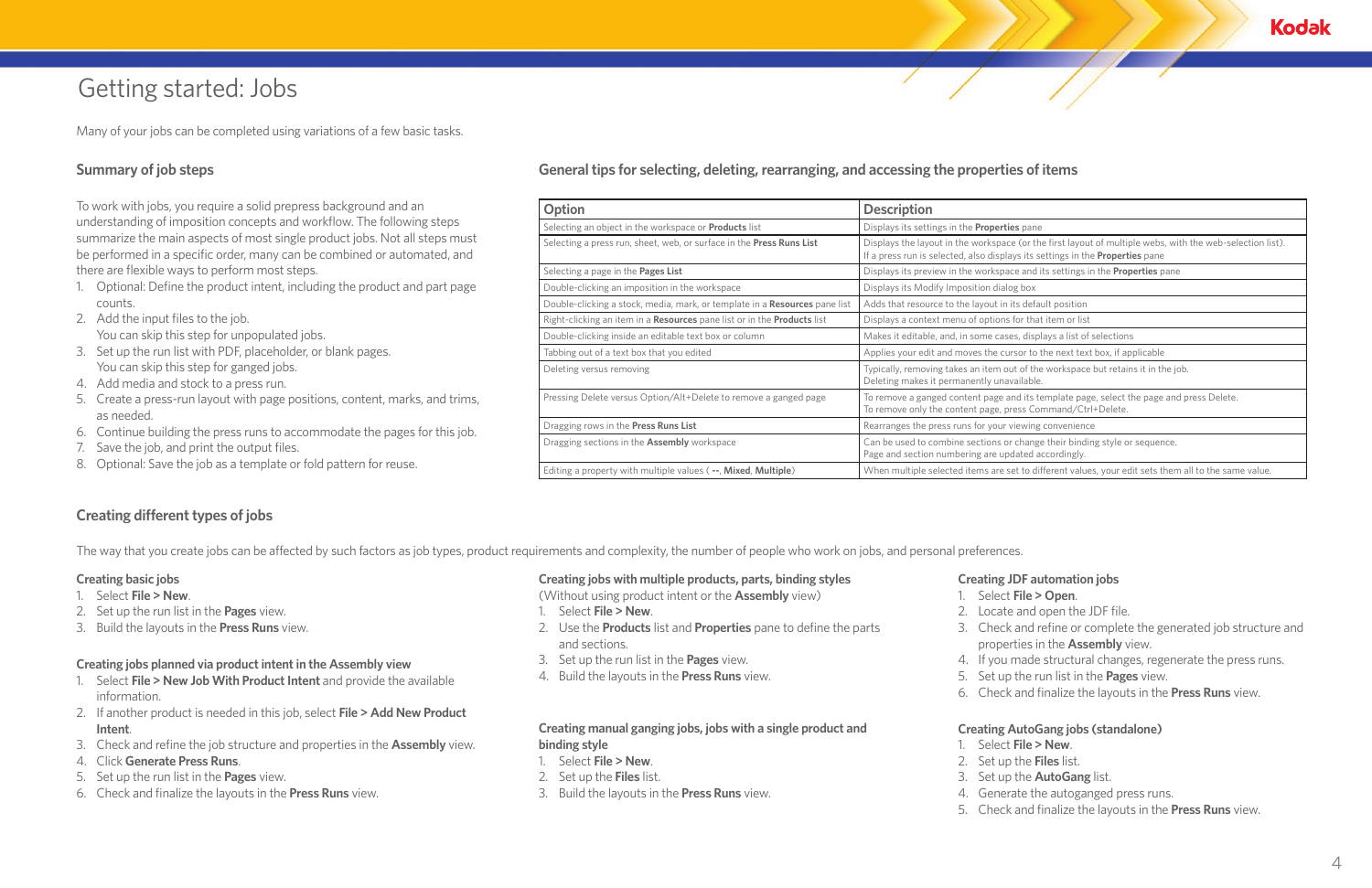# Getting started: Setting up Files lists and Product Run lists

## **Setting up a Files list for a job**

Use the **Files** list to collect customer PDF input or placeholder files. You can then select and drag PDF or file placeholder pages from the **Files** list to a product run list in the **Pages** view or directly to a press sheet in the **Press Runs** view.

Input files can include:

- Single-page or multiple-page PDF documents from other software sources
- Individual PDF pages that were exported by a prepress system
- File placeholders and pages

Although the source documents might be created in various software products, they must be submitted as PDF input files to Preps. The original files are not affected by any adjustments that you make within your job. Job input files and information about any page adjustments that you make in the layouts remain associated with the job after it is saved.

Use one of these methods for building the **Files** list:

- Drag PDF files from a local or network folder location to the **Files** list, or select **File > Add Files**, and locate and add the files.
- Drag files directly to a run list in the **Pages** view or to a layout in the **Press Runs** view.
- To add file placeholders, select **Job > Add Placeholder**, give the placeholder a name, and specify the number of placeholder pages.
- When setting up a run list, use the **Add Pages** tool in the **Pages** view to create placeholders.

# **Setting up a product run list for a job**

As you set up a product run list, you can add information about each page to help ensure that all the pages are correctly placed in the run list and on a press run.

- Depending on the job, you might set up a product run list either before or after preparing the press-run layouts.
- For multiple-product imposition jobs, you can set up a run list for each product.
- For gang-only jobs, you do not set up a run list. Instead, you add file pages directly to a press run.
- 1. Go to the **Pages** view.
- 2. On the **Pages List** toolbar, set the **View by** option to **Product**.
- 3. Choose a method:

| To add an entire file:                                 | Click and drag the file (or file placeholder) from the Files list, or direct<br>product name in the Pages List.                                                        |
|--------------------------------------------------------|------------------------------------------------------------------------------------------------------------------------------------------------------------------------|
| To add an individual PDF page or<br>placeholder page:  | Click and drag the page from the Files list onto the product name,<br>page to replace it.<br>Press Shift, then click and drag to select and add multiple pages.<br>۰   |
| To add empty placeholder pages:                        | Double-click or drag the Add Pages icon in the Pages List toolbar.<br>In the dialog box that appears, select the product, name the place<br>٠<br>position in the list. |
| To insert a single blank page:                         | Drag the Add Blank Pages icon to a specific run-list position, or drag                                                                                                 |
| To add a specific number of blank<br>pages:            | Press and hold Option/Alt as you drag the Add Blank Pages icon.<br>Specify the page count in a pop-up dialog box, and drop the pages                                   |
| To add multiple blank pages at a<br>specific location: | Double-click the Add Blank Pages icon.<br>۰<br>In the dialog box that appears, select the product, and specify the                                                     |

The run-list position numbers are updated according to where you placed the new pages.

|    | Inserting between page positions                                                | Renumbers the run-list page positions in sequence from the insertio<br>If you previously applied folios, they are retained, and you will need t                                                                    |  |  |  |
|----|---------------------------------------------------------------------------------|--------------------------------------------------------------------------------------------------------------------------------------------------------------------------------------------------------------------|--|--|--|
|    | Replacing page positions                                                        | Retains the numbering of the page or pages in the selected position.<br>If you drag multiple pages onto a single existing page position, then<br>corresponding number of following page positions, and new page po |  |  |  |
| 4. | Adjust the Pages List to ensure that the run-list pages are in reader sequence. |                                                                                                                                                                                                                    |  |  |  |
|    | To rearrange the pages:                                                         | Drag the page rows as needed.                                                                                                                                                                                      |  |  |  |
|    | To remove pages:                                                                | Select the pages and click Delete. This does not affect the Files list.                                                                                                                                            |  |  |  |
|    | To cut or copy and paste a page:                                                | Select the page and select Edit > Cut or Copy.<br>Click the page that should be after the pasted run-list pages, and                                                                                               |  |  |  |

5. Edit the settings in each row, as needed. You can assign folios, edit the placeholder names and planned colors, and write notes.

6. If the product contains parts, select **Part** in the **View by** area of the toolbar, and drag pages as needed to organize them into part-page positions.



Itist, or directly from a folder location, onto the

roduct name, to a specific run-list position, or onto a

me the placeholder, and specify the page count and

tion, or drag it onto a page to replace the page.

rop the pages at an insertion point.

d specify the page count and position in the list.

the insertion point.

If you will need to apply folios to the new pages.

If you dragation a single pages on the sistion, then the additional new pages replace the new page positions are added if needed.

 $st$  pages, and select **Edit > Paste**.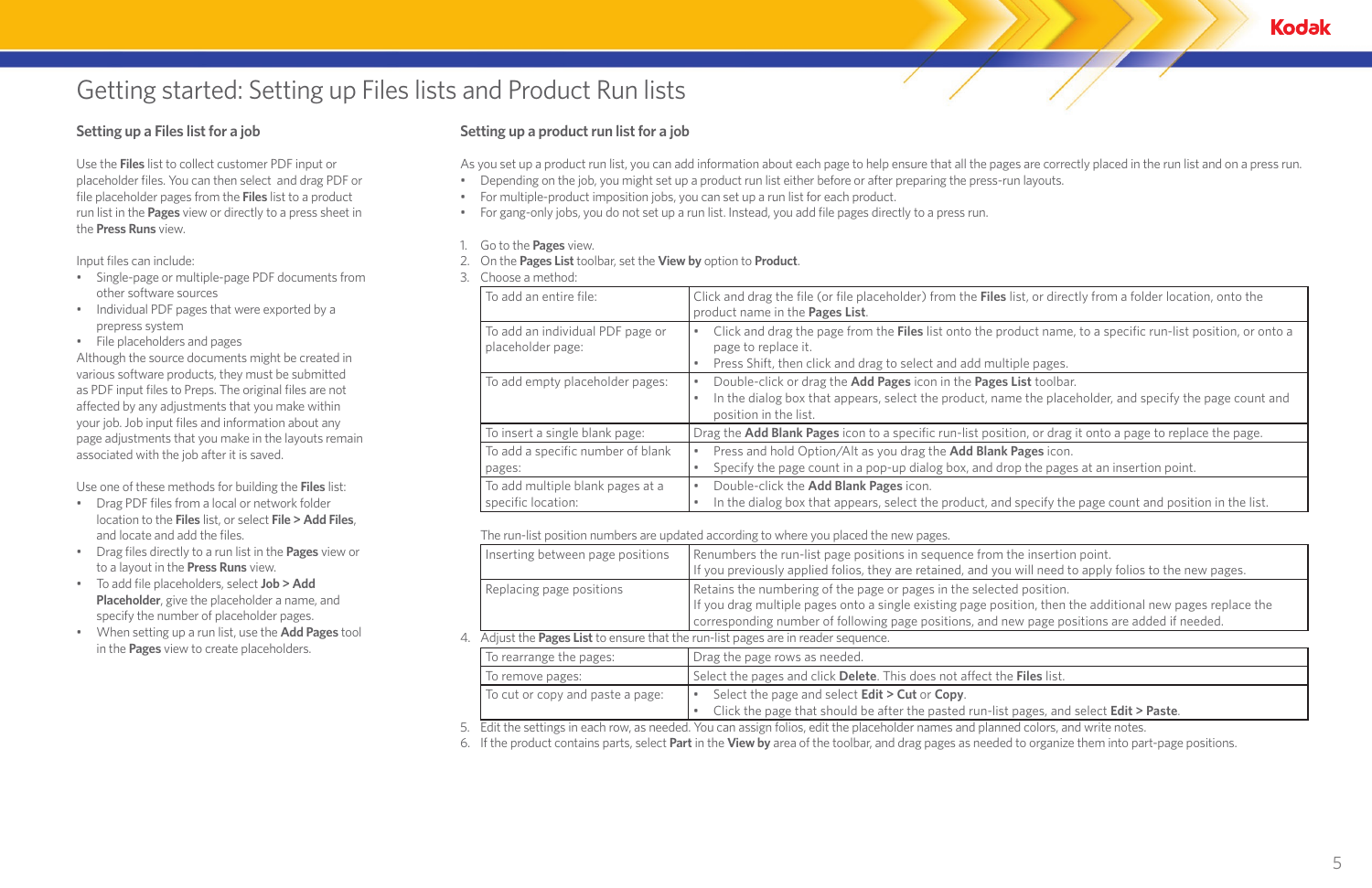# Getting started: Building press runs

### **Using templates, fold patterns, or step-and-repeat pattern resources to build press runs**

Use the **Layouts Search** tool to quickly find a suitable fold pattern or template for creating a press-run layout. When you use fold patterns, you can also change the default page and sheet sizes as needed.

If you do not have a fold pattern or template that matches a product's requirements for gutters, page numbering, and page orientation, use the procedure for *Creating an imposition without using a Layouts resource* (page 7).

- 1. On the **Layouts** pane, click the **Search** tool. The search options that appear depend on whether you already used this tool.
- 2. If no criteria selection list appears, click **[+]**.
- 3. In the criteria selection list, select **Page Count** and specify how many page positions are required in the layout. This filters the lists in the **Layouts** pane.
- 4. Click **[+]** as needed to add criteria and narrow the search results. You can specify: **Name**, **Page Count**, **Binding Style**, **Work Style**, **Page Size**, **Stock Size**, **Page Grid** (horizontal: **X**, vertical: **Y**), **Section Count**, **Media**
- 5. Review the filtered list of layouts.
- 6. If the results are not satisfactory, repeat the search with different criteria. You can:
	- Change criteria selections.
	- Click **[–]** to remove criteria.
	- Click **Reset** to clear all your criteria selections, and start over with new selections.
- 7. Select a Templates or Fold Patterns layout, and drag it to the press sheet.

| If you select a fold pattern: | The template pages are pre-numbered according to the fold sequence.                                                                                                                                                                   |
|-------------------------------|---------------------------------------------------------------------------------------------------------------------------------------------------------------------------------------------------------------------------------------|
|                               | The page size is derived from the General tab on the Preferences dialog box.                                                                                                                                                          |
|                               | The Properties pane displays the section's properties, including the fold pattern name.                                                                                                                                               |
| If you select a template:     | The template pages are numbered by the template.                                                                                                                                                                                      |
|                               | The page size is derived from the template signature.                                                                                                                                                                                 |
|                               | The Properties pane displays the section's properties, including the template and template signature name.                                                                                                                            |
| In either case                | In the Press Runs List, the Section column for this press run displays a sequentially assigned product and<br>section number for the new imposition, and the same information appears on the new section's pages in the<br>workspace. |
|                               | In the Pages List, a run-list page position is created for each imposition page position.                                                                                                                                             |
|                               | The <b>Products</b> list includes a new section and section page count.                                                                                                                                                               |

8. In the **Press Run List**, select the press run.

- 9. In the **Properties** pane, select the **Auto Select Signature** check box.
- 10. Drag the customer's PDF file from its folder location or from the **Files** list to the low-folio position of the imposition.
	- The pages flow through the template pages in sequence.
	- The required number of press runs and impositions is automatically generated to accommodate the run-list pages, which flow into position according to the template page numbering.
	- If you switch to the **Pages** view, you will see that the run list contains the PDF file's pages. It shows the file name and actual color for each page, including any pages that are not yet placed.

11. In the workspace, check and adjust the layouts and trims as needed.

- If you used a fold pattern, you can edit individual head, foot, face, spine, and lip trims.
- If you used a template, you can edit one gutter to apply the same gutter width to every page in the page grid.

# **Adding marks to a press-run layout**

When you add a mark to a press run, it is anchored and positioned automatically according to its defined properties.

In the **Marks** list, select and double-click marks to add them to the currently selected press-run layout. You can add individual marks, mark groups, and selected marks from within a group to a press-run layout. The mark name remains highlighted in the **Marks** list until you delete or edit the placed instance of this mark.

The job file references any mark files that it uses. However, if you edit or move a placed mark so that its properties no longer match a stored SMK file, the mark data is embedded and stored in the

job file.

### **Using AutoSelect to generate press runs from a run list**

Autoselecting a template or fold pattern imposes a product's run list by flowing its pages into the required number of autogenerated press

runs.

This method works best for products with standard page counts that can be evenly divided into the autoselected page grid.

Autoselecting a template instead of a single page grid (fold pattern or template signature) applies the template signatures that will print the fewest possible pages.

1. In the **Pages** view, set up the product's run list.

2. In the **Layouts** pane, select and right-click a template or fold

- 
- pattern.
- 
- 
- 

**Kodak** 

#### 3. Select **Auto Select**.

The run-list pages flow into position in the generated press runs. 4. In the **Press Runs** view, check and adjust the results as needed.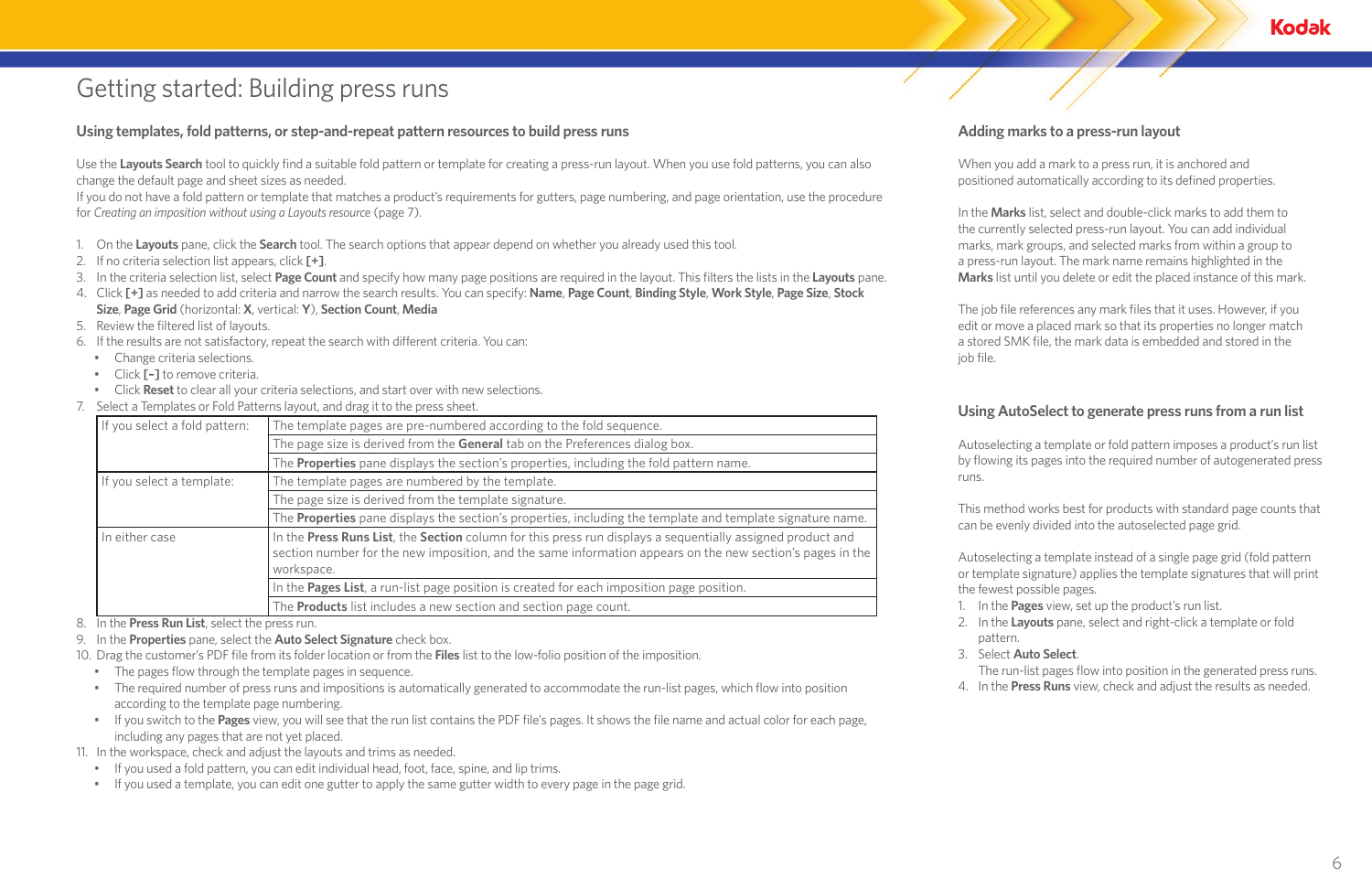# Getting started: Building press runs

### **Creating an imposition without using a Layouts resource**

You typically use this method when no available fold pattern or template matches a product's requirements for gutters, page numbering, and page orientation.

When you do not use a fold pattern or template Layouts resource, an imposition's fold sequence is determined by the section binding style and manual page numbering. (An imposition is defined here as a fold-based layout for bound products.)

- 1. Start a new job, either for an actual job or to set up a new template. If desired, set up a run list.
- 2. To start a new press run, select **Job > New Sheet.**  A new press run is added in the **Press Runs List** and displayed in the workspace.
- 3. If needed, change the stock and media selections.
- 4. Select **Job > Create Imposition**.
- 5. Define the imposition page grid by specifying the page size and the number of horizontal and vertical pages. The default page size is defined on the **General** tab in the Preferences dialog box.
- 6. Define the number of sections needed for the **Press Run**.
- 7. Specify the page orientation for the reference page and other pages in the grid. You can do this only if the **Fold Pattern** is **None**.
- 8. Click **OK**.
	- The press run in the **workspace** contains the page grid that you defined.
	- The template pages are numbered according to the default binding style.
	- If the run list is already set up, the run-list pages flow automatically through the template pages.
- 9. If the run list contains more pages to place, click the **Duplicate Sheet** tool in the **Press Runs List** toolbar as often as needed to place all the pages.
- 10. In the layout, select a press-run section to display, and select the binding style and set other options as needed in the **Properties** pane. Or, double-click the section to display the Modify Imposition dialog box.
- 11. In the layout, click and edit the gutter text boxes to set the face, foot, and head trims, and drag a section or edit its margin text boxes to reposition it on the press sheet. The same gutters and margins are applied to each duplicate of this press run.
- 12. Number or renumber the template pages as needed:
	- In the workspace, click the **Page Numbering** tool. In the layout, any page that is a suitable lowfolio candidate is highlighted.
	- Click a template page to designate it as the low folio for this press-run section. The back page is automatically numbered, and any page that is a candidate for the next page number is highlighted.
	- Click pages in succession until all pages are numbered according to the binding style and desired fold sequence. The same numbering scheme is applied to each duplicate of this press run, and the run-list pages now flow through the press-run sections according to the new page numbering.
	- When you number for multiple sections, with the right button mouse, select the section number from the drop-down menu. Then number the pages for that section accordingly.
- 13. In the **Marks** list, select and double-click marks to add to the layouts.
- 14. To save the layouts as a template, select **File > Save As Template**.

## **Manually creating a ganged layout**

Ganged pages have no dependency on adjacent pages. You have full control over their positioning.

For gang-only jobs, you add the PDF file pages to the **Files** list and then work directly in the **Press Runs** view. You do not set up a **Pages List**. To create ganged layouts, you must select a snap option for placing pages on the **General** tab in the Preferences dialog box.

- 1. Using any of these methods, select the pages.
	- In the **Files** list, select a PDF file or file placeholder. If the content files are not yet available, select **Job > Add File Placeholder** to add the required number of placeholder pages to the **Files** list.
	- In the **Files** list, expand a multi-page file to view its list of pages. Select a single page, or press Shift+click to select multiple pages.
	- Select a PDF file from an accessible folder in the file directory.
- 2. For manual ganging, drag the selected pages to a position on the press sheet.
	- If you drag the pages to an empty area, the pages cascade onto the sheet, and you can arrange them.
	- If you drag a page to a position near an existing page on the sheet, it snaps into the default snap position that is defined in the Preferences dialog box.
	- If you drag the selected pages onto a template page, the first page is assigned to the template page position, and any additional new content pages flow through the available template pages in sequence. Any existing content on the affected template pages is replaced.
- 3. In the **Marks** list, select and double-click marks to add to the layouts.
- 4. To save the job Select **File > Save**.

### **Manually adding a press run**

You can create a new press run in the **Press Runs List** by inserting an empty sheet or web before adding the layout, or by duplicating or copying a press run after completing its layout.

To manually add press runs, use one of these methods:

- To insert an empty press run that uses the default stock, select **Job > New Sheet**, or press Alt and click the **Duplicate Sheet** tool in the **Press Runs List** toolbar.
- To insert a new press run that contains the same layout as the currently selected press run, without content, click the **Duplicate Sheet** tool in the **Press Runs List** toolbar, or select **Job > Duplicate Sheet**.
- To insert an exact copy of the currently selected press run, with content, select **Edit > Copy** and
- To add a web that duplicates the currently selected web or sheet, select **Job > Web > Insert New Web**, or right-click the **Duplicate Sheet** tool in the **Press Runs List** toolbar. Adding a web to a sheetfed press run converts it to a web press run.

then **Edit > Paste**. The new press run contains copies of the layout's content and template pages.

A new press run is inserted in sequence after the selected press run, and its first sheet side appears in the workspace.

**Kodak**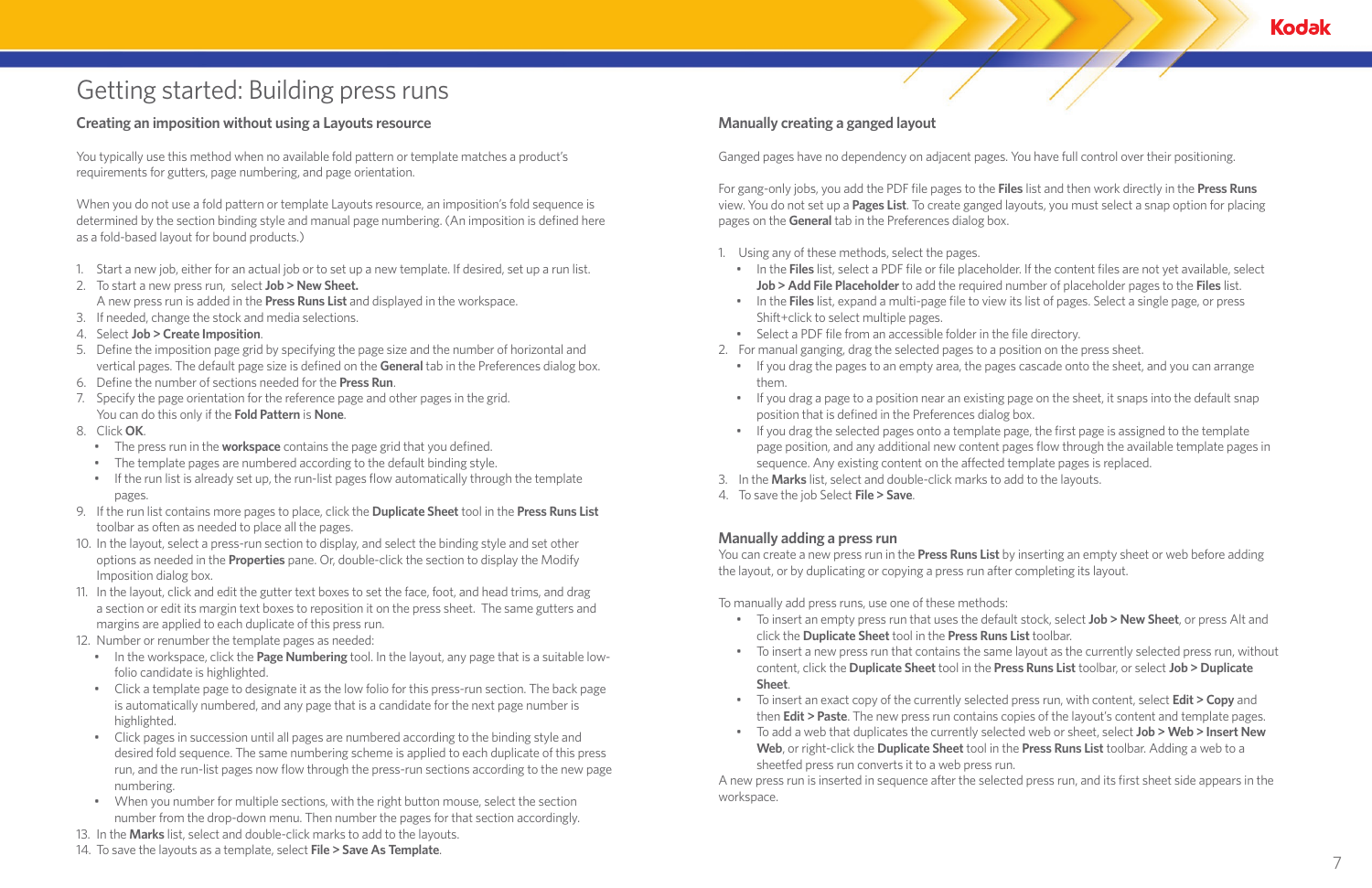# Getting started: Managing product assemblies

Based on the product intent and the bindery's requirements for a product, you can organize the product assembly in the Assembly workspace. The procedures in this table assume that you have already defined the intent for on product and now need to make changes.

Although there are typically multiple ways to perform a task, this table describes only one way of performing each task. For example, you can manipulate an object in the workspace or edit its settings in the Properties pan immediately update both.

The section properties and page ranges are automatically updated in all applicable panes when you change the section binding styles, page counts, and sequential position within the part.

| To do this task                                                             | <b>Perform this procedure</b>                                                                                                                                                                                                                                                                                                                                                                                                                                                                                                                                                                                                                                                                                                                   |
|-----------------------------------------------------------------------------|-------------------------------------------------------------------------------------------------------------------------------------------------------------------------------------------------------------------------------------------------------------------------------------------------------------------------------------------------------------------------------------------------------------------------------------------------------------------------------------------------------------------------------------------------------------------------------------------------------------------------------------------------------------------------------------------------------------------------------------------------|
| Edit product section properties                                             | In the workspace, select the product section, and, in the Properties pane, edit its settings as needed.                                                                                                                                                                                                                                                                                                                                                                                                                                                                                                                                                                                                                                         |
| Edit part properties                                                        | In the Products list, select the product, and, in the Properties pane, rename it and edit its settings as needed.                                                                                                                                                                                                                                                                                                                                                                                                                                                                                                                                                                                                                               |
| Rearrange and renumber sections                                             | In the workspace, drag the sections into the desired sequence.                                                                                                                                                                                                                                                                                                                                                                                                                                                                                                                                                                                                                                                                                  |
| Change a section's binding style in relation to<br>other sections in a part | In the workspace, drag a section to visually change its binding relationship to another section in the part.<br>For perfect binding, drop one section directly under or above, and left-align with another section so that they appear stacked.<br>For saddle-stitched binding, drop one section at the right side of another section, so that a connecting line indicates a nested                                                                                                                                                                                                                                                                                                                                                             |
| Combine sections into a single section                                      | In the workspace, drag one section directly onto another section.                                                                                                                                                                                                                                                                                                                                                                                                                                                                                                                                                                                                                                                                               |
| Add sections and pages to a part                                            | In the Products list, click the part, and in the Properties pane, edit its page count.<br>The required number of additional sections appear in the workspace and in the <b>Products</b> list, based on the part's default binding                                                                                                                                                                                                                                                                                                                                                                                                                                                                                                               |
| Edit a product's page count                                                 | In the Products list, click the product, and, in the Properties pane, edit its page count.<br>Sections are automatically added or removed as needed, that you can adjust as needed.                                                                                                                                                                                                                                                                                                                                                                                                                                                                                                                                                             |
| Add parts to a product                                                      | In the Products list, click the product, and in the Properties pane in the Parts area, click [+] to add parts to the list.<br>Double-click a part in the list to display its settings.                                                                                                                                                                                                                                                                                                                                                                                                                                                                                                                                                          |
| Split a section                                                             | In the workspace, select the section, and click the Split Section tool.<br>2. Specify the number of sections to create from the selected section, and click [+].<br>A list appears with the sections and page counts that can be created to total the original page count.<br>If you prefer to split the section differently, edit the results by overtyping the page counts for each section.<br>3.<br>You can type a page count into the extra placeholder to increase the number of sections in the split.<br>4. When you are satisfied with the distribution of the pages, click OK.<br>The new sections appear in the workspace, replacing the original section.<br>Drag the sections as needed to define the sequence and binding styles. |
| Delete a part or section                                                    | In the <b>Products</b> list or workspace, click the part or section, and press Delete.<br>To avoid an error condition, also edit the product's page count.                                                                                                                                                                                                                                                                                                                                                                                                                                                                                                                                                                                      |
| Add a product                                                               | Select File > Add New Product Intent, and provide the details.                                                                                                                                                                                                                                                                                                                                                                                                                                                                                                                                                                                                                                                                                  |
| Edit a product's properties                                                 | Edit a product's initial properties using the Product Intent dialog box. This sets the default values for any parts and sections that<br>To edit an existing product, select the product in the Products list to display its settings in the Properties pane.                                                                                                                                                                                                                                                                                                                                                                                                                                                                                   |
|                                                                             | After you close the Product Intent dialog box, you can edit only the the product name, job ID, customer name, due date, and com<br>The remaining values are read-only and reflect the sum total of the parts and sections.                                                                                                                                                                                                                                                                                                                                                                                                                                                                                                                      |



es a nested relationship.

ault binding style and largest section size.

ctions that you might later add.

te, and comments, and you can add and delete parts.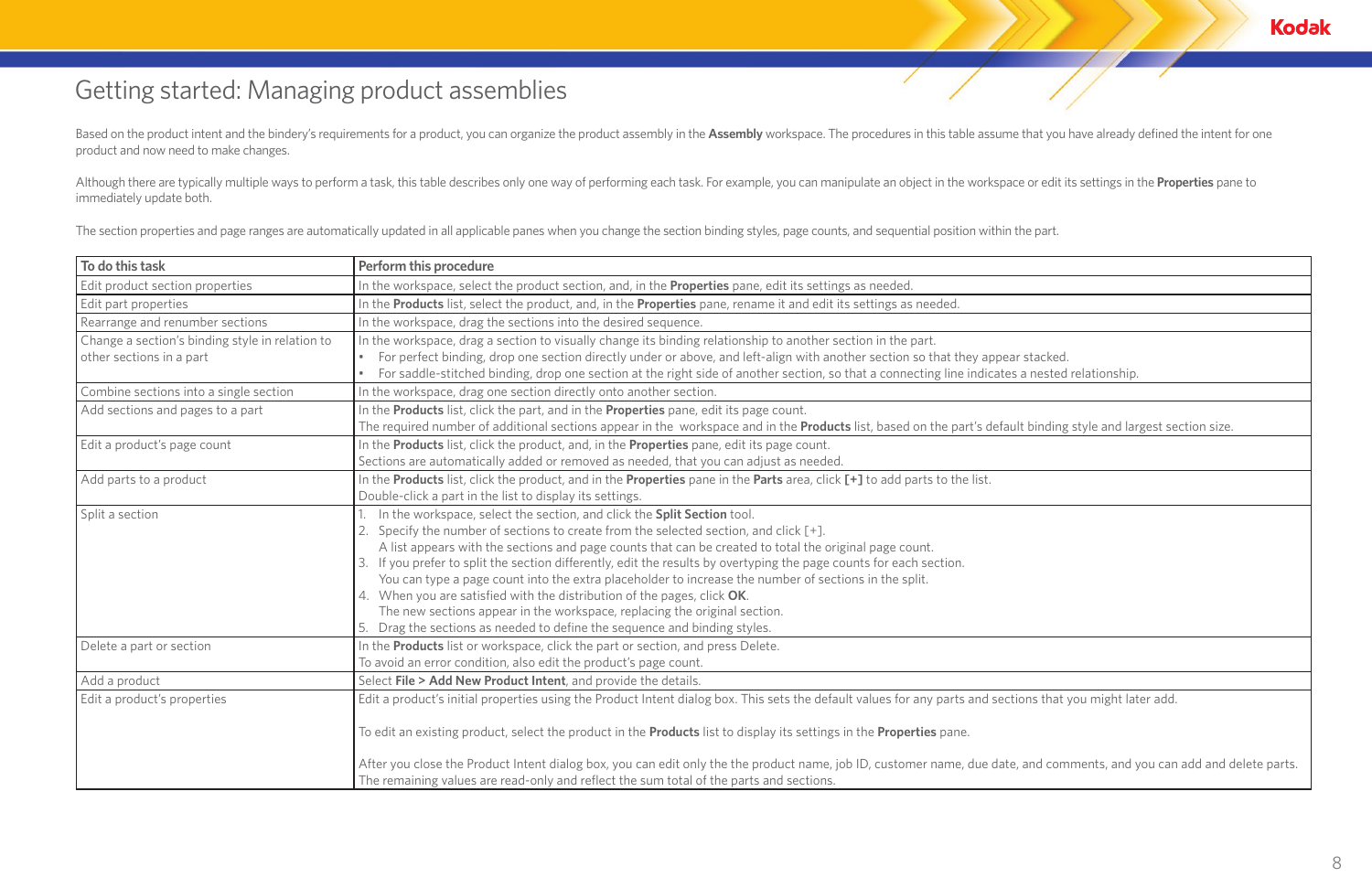# Getting started: Printing output, closing and reopening jobs

### **Basic steps for printing the output**

When you print the output, you provide basic information, such as the print range. You can also set up advanced options for color mapping and web growth compensation.

- 1. Optional: In the Preferences dialog box, load a suitable profile or set options as needed on the **Output** tab.
- 2. Select **File > Print**.
- 3. In the **Send to** list in the Print dialog box, select the output file type or **Printer**.
- 4. Accept or change the **Media**. Any change that you make to the media selection applies to the entire output.
- 5. Set up other print options on the dialog box tabs as needed.
- 6. Click **Print**.
- 7. If you are printing divided output and the Print File ID dialog box appears, type an identifier to include in each file name, and click **OK**.
- 8. If printing to file, specify a file name and folder location for the output.

If you generate divided output for media configurations that are set up with divided output paths, the files are placed in those folders and you cannot redirect the output.

## **Closing a job**

You can save and close a job at any stage, and you can store its layouts as a template for future reuse. You can also save an imposition as a reusable custom fold pattern.

| To save the job:                                        | Select File > Save or Save As, and accept or<br>change the file name and location.<br>The default location is the same folder that<br>was used for the last save. The job is saved<br>with a $\cdot$ job file name extension.<br>If the saved job contains fully defined<br>press runs, the file contains all the<br>necessary data to allow the job to be<br>reopened and printed or reprinted.<br>You can save and close a job with product<br>۰<br>intent only, and then reopen the job later<br>to complete the layouts. |
|---------------------------------------------------------|------------------------------------------------------------------------------------------------------------------------------------------------------------------------------------------------------------------------------------------------------------------------------------------------------------------------------------------------------------------------------------------------------------------------------------------------------------------------------------------------------------------------------|
| To store any unique<br>layouts in the job for<br>reuse: | Select File > Save as Template.<br>The template is saved with a $.tp1$ file name<br>extension.<br>If you save a job as a template, information                                                                                                                                                                                                                                                                                                                                                                               |
|                                                         | about each unique press run layout is stored<br>as a template signature.                                                                                                                                                                                                                                                                                                                                                                                                                                                     |
| To close the job window:                                | Select File > Close.                                                                                                                                                                                                                                                                                                                                                                                                                                                                                                         |
| To close the software:                                  | Select File > Exit.                                                                                                                                                                                                                                                                                                                                                                                                                                                                                                          |

# **Reopening an existing job**

A job that was previously saved from any version of the software can be reopened when it needs to be completed, revised, printed, or reprinted. To ensure that a job's features are supported, use the same license type that was originally used. • You can save and close a job with product intent only, and then reopen the job later to complete the layouts.

• You can use Preps 8.x to open jobs or templates that were created in any version of the software up to the version of the software you have installed. When you use Preps 8.x to reopen and save a legacy job, it becomes a Preps 8.x job. You cannot use versions earlier than Preps 8.x to open Preps

- 
- 8.x jobs.
- 
- 
- 
- 
- -
	-
	-
	-
	-
	-

**Kodak** 

• You can use any version of the Preps software to open templates that were created in any version of the software. Any unsupported features are typically ignored.

• Static marks in a legacy file will be converted to SmartMarks or deleted, depending on the mark type.

• You can open a previously output JDF file to reprint or revise the original job.

#### 1. Select **File > Open**.

2. Locate and open the JOB or JDF file.

3. Respond to any messages about issues with the job file.

(For example, messages that tell you if a legacy job contains static marks or if its referenced template is missing.)

4. Make your changes, and save the job.

The JOB file format stores the job layout information with no reference to a template.

**Note**: In earlier versions of Preps this data was stored separately in TPL files.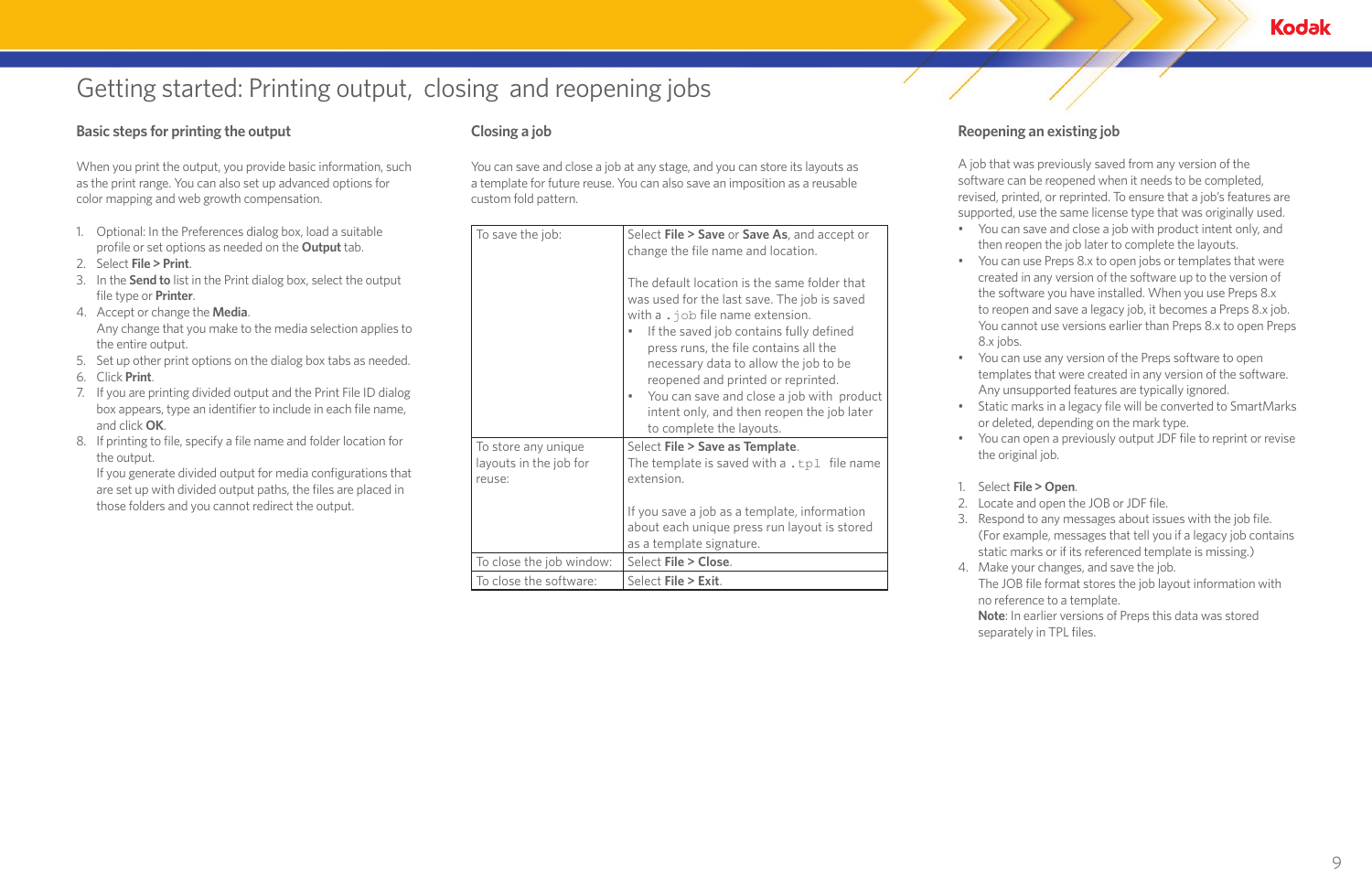# Shortcuts

### Shortcuts for moving items

Γ

| To achieve this:                                            | Use this shortcut                               | <b>Notes</b>                                                                                                                                                                               |  |  |  |
|-------------------------------------------------------------|-------------------------------------------------|--------------------------------------------------------------------------------------------------------------------------------------------------------------------------------------------|--|--|--|
| Move a page along its axis                                  | Press Shift and drag a page.                    | Moves a page to a position that is on the $X$ or<br>Y axis of its original position. If you move the<br>page diagonally, it snaps to its nearest original<br>axis.                         |  |  |  |
| Select the item and use the arrow<br>Nudge an item<br>keys. |                                                 | Moves the selected, unlocked page or mark in<br>the direction of the arrow                                                                                                                 |  |  |  |
| Override the snap behavior                                  | Mac $OS: 36$ and drag<br>Windows: Ctrl and drag | Drags the selected page without regard to<br>snap settings. When you release the mouse,<br>the page remains exactly where it is instead of<br>snapping to the nearest available grid line. |  |  |  |

### Shortcuts for replacing items

| To achieve this:                                                           | Use this shortcut                                                                      | <b>Notes</b>                                                                                                                                                                                                                                                                         |
|----------------------------------------------------------------------------|----------------------------------------------------------------------------------------|--------------------------------------------------------------------------------------------------------------------------------------------------------------------------------------------------------------------------------------------------------------------------------------|
| Replace a content page in a<br>layout                                      | Drag the new page over the old<br>page until the recycle symbol<br>appears, then drop. | Replaces that page and any other page on<br>the press sheet that has the same template<br>number. Retains the original template page<br>properties for each replaced page.                                                                                                           |
| Replace content on only one of<br>multiple same-numbered<br>template pages | Mac OS: $\Sigma$ and drag<br>Windows: Alt and drag                                     | Replaces only the page with a recycling symbol<br>on it, even if it is in a group. Does not affect<br>any other pages with the same template page<br>number. Assigns the next available template<br>page number to the new page. Works only for<br>pages dragged from the file list. |
| Replace a stock or media in a<br>layout                                    | Double-click the new item in the<br><b>Stock or Media list</b>                         | Replaces a stock or media without removing<br>any placed pages                                                                                                                                                                                                                       |
| Replace a press-run layout                                                 | Double-click the new template<br>signature in the Templates list                       | Removes any placed pages and replaces the<br>existing layout resources in the workspace                                                                                                                                                                                              |
| Replace selected file list<br>placeholder with content                     | <b>Job &gt; Replace File Placeholder</b>                                               | Replaces the file placeholder with content. If<br>the new file is larger or smaller than the<br>placeholder, a message asks you what to do<br>with the extra pages in the larger file.                                                                                               |

# Shortcuts for creating duplicates

| To achieve this:                                 | Use this shortcut                                                        | <b>Notes</b>                                                                                                 |
|--------------------------------------------------|--------------------------------------------------------------------------|--------------------------------------------------------------------------------------------------------------|
| Duplicate a selected page once                   | Mac OS: $\Sigma$ and drag<br>Windows: .                                  | Places a copy of the original page, with content,<br>where you release the mouse                             |
| Duplicate a selected page via<br>step and repeat | Mac OS: $\mathcal{H}$ D<br>Windows: Ctrl D                               | Displays a dialog box with the stepand-repeat<br>options                                                     |
| Duplicate a selected press run                   | Mac OS: $\mathcal{H}$ D<br>Windows: Ctrl D                               | Adds and selects the duplicated press-run<br>layout, without content                                         |
| Copy a selected press run or<br>ganged page      | Mac OS: $\mathcal{H} \subset \mathcal{H} \vee$<br>Windows: Ctrl C Ctrl V | Inserts a copy of the press run or places a copy<br>of the page where you release the mouse, with<br>content |





# Shortcuts for viewing and selecting items

| To achieve this:                                          | Use this shortcut                                                                   | <b>Notes</b>                                                                                                          |
|-----------------------------------------------------------|-------------------------------------------------------------------------------------|-----------------------------------------------------------------------------------------------------------------------|
| Select an imposition page within a<br>page grid           | Use the Page Select tool and click the page.                                        |                                                                                                                       |
| Select multiple pages, sections, or<br>marks              | Press Shift and click the items, or, drag a mar-<br>quee around them.               |                                                                                                                       |
| Select all odd, even, or ranges of<br>pages in a run list | In the <b>Pages List</b> , right-click the product or<br>part and select an option. | Use a dash to indicate a range and use a comma to separate multiple values<br>(1-4,9-12,21-24). Do not insert spaces. |
| Select a fold mark                                        | Mac $OS: \mathbb{Z}$ Shift click<br>Windows: Alt click                              | Allows you to view and edit the fold mark properties                                                                  |
| Zoom in and out                                           | Roll the mouse wheel.                                                               | Increases or decreases the zoom as you roll the mouse wheel                                                           |
| Pan your current view                                     | Press the space bar and drag an object in the<br>workspace.                         | Moves the press sheet in the same way as the Pan tool                                                                 |

# Shortcuts for editing items

| To achieve this:                                                       | Use this shortcut                                                                                                             | <b>Notes</b>                                                                                                                                                                               |
|------------------------------------------------------------------------|-------------------------------------------------------------------------------------------------------------------------------|--------------------------------------------------------------------------------------------------------------------------------------------------------------------------------------------|
| Edit a layout's page properties                                        | Select a page in the workspace.                                                                                               | Activates the editable text boxes in the workspace (depending on the<br>current View menu selections) and displays the Content Page and Tem-<br>plate Page settings in the Properties pane |
| Edit a layout's mark                                                   | Double-click a mark in the workspace.                                                                                         | Displays the selected mark's settings in the <b>Properties</b> pane                                                                                                                        |
| Edit a reusable media, stock, or mark<br>resource                      | Right-click the item in the corresponding list<br>in the Resources pane.                                                      | Displays a context menu from which you can choose Edit                                                                                                                                     |
| Edit a press-run section's trims                                       | In the workspace, select the section.                                                                                         | Activates the editable text boxes inthe workspace (depending on the<br>current View menu selections) and displays its settings in the Properties<br>pane                                   |
| Edit a product section                                                 | From any view, select the section in the<br>Products list.                                                                    | Displays its settings in the Properties pane                                                                                                                                               |
| Edit an imposition on a layout                                         | Double-click the imposition.                                                                                                  | Displays the Edit Imposition dialog box                                                                                                                                                    |
| Edit a product or product part                                         | From any view, select the product or part in<br>the <b>Products</b> list.                                                     | Displays its settings in the <b>Properties</b> pane. Structural edits of multi-part<br>products can be made only in the <b>Assembly</b> view, such as changing the<br>page count.          |
| Edit content trim boxes                                                | Select the page in the Pages List.                                                                                            | Displays the page and trim boxes in the Preview pane (depending on View<br>menu settings) and its run-list page settings in the <b>Properties</b> pane                                     |
| Edit a press run's settings                                            | Select the press run in the Press Runs List.                                                                                  | Displays its settings in the <b>Properties</b> pane. You can also edit certain<br>settings directly in the list row.                                                                       |
| Edit gutters in a layout                                               | In the workspace, select the press-run<br>section.                                                                            | Displays its editable gutter or trim text boxes in the workspace and<br>Properties pane                                                                                                    |
| Edit a media's punch location                                          | In the Media list, right-click the media, select<br>Edit, and in the Media Configuration dialog<br>box, click Punch Location. | Displays the Punch Location dialog box                                                                                                                                                     |
| Edit a layout's distance between the<br>sheet edge and the media punch | In the workspace, select the stock.                                                                                           | Displays its settings in the Properties pane, including the editable Punch<br><b>Distance</b>                                                                                              |

# Shortcuts for deleting pages

| To achieve this:                                            | Use this shortcut                              | <b>Notes</b>                                                                                                                                                   |
|-------------------------------------------------------------|------------------------------------------------|----------------------------------------------------------------------------------------------------------------------------------------------------------------|
| Delete the entire selected page<br>from a layout            | Press Delete.                                  | Deletes the selected template page and its content. This does not affect the<br>file list.                                                                     |
| Remove only the content from a<br>selected page on a layout | Mac OS: $\Sigma$ Delete<br>Windows: Alt Delete | Removes only the selected content page and not its template page. If used<br>on a page group, removes all the content pages and retains the template<br>pages. |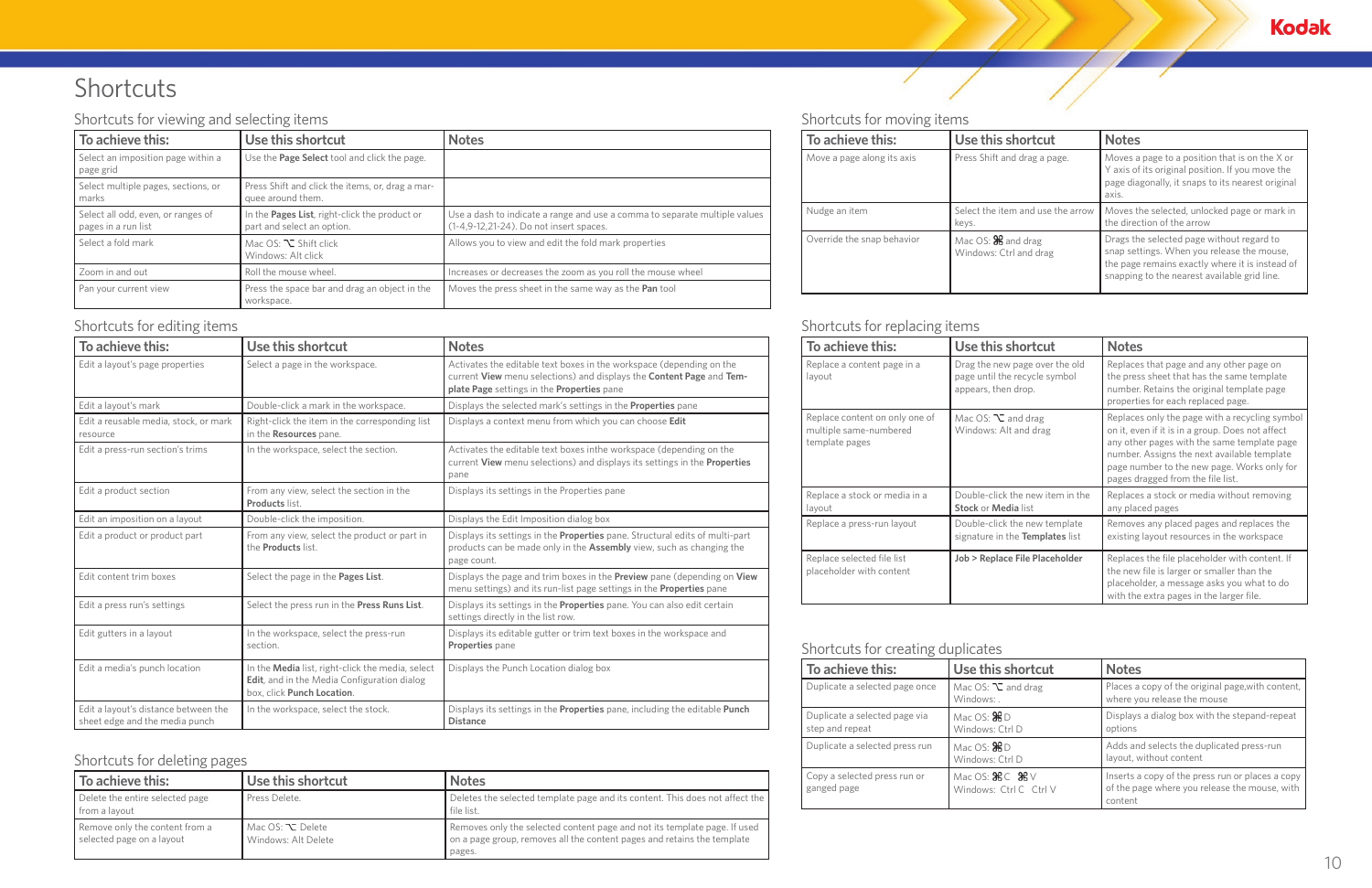| To do this:                                                                  | First do this:             | Then press these keys: |                |                         |                |  |
|------------------------------------------------------------------------------|----------------------------|------------------------|----------------|-------------------------|----------------|--|
|                                                                              |                            | Windows OS             |                | Mac OS                  |                |  |
| Display next press run                                                       |                            | Shift+Ctrl             | >              | $Shift + 86$            | $\,>$          |  |
| Display previous press run                                                   |                            | Shift+Ctrl             | $\,<$          | $Shift + 86$            | $\,<$          |  |
| Help (user guide and other<br>information)                                   |                            | Ctrl                   | $\overline{?}$ | ₩                       | $\tilde{?}$    |  |
| Zoom in                                                                      | Optional: Select an object | Ctrl                   | $+$ (plus)     | 98                      | $+$ (plus)     |  |
| Zoom out                                                                     | Optional: Select an object | Ctrl                   | - (minus)      | ₩                       | - (minus)      |  |
| Fit in window                                                                |                            | Ctrl                   | $O$ (zero)     | æ                       | $O$ (zero)     |  |
| View at actual dimensions                                                    | Select an object           | $Alt+Ctrl$             | $O$ (zero)     | Option+ $\frac{36}{56}$ | $O$ (zero)     |  |
| Align left                                                                   |                            | Ctrl                   | Left arrow     | 98                      | Left arrow     |  |
| Align top                                                                    |                            | Ctrl                   | Up arrow       | æ                       | Up arrow       |  |
| Align right                                                                  |                            | $Alt+Ctrl$             | Right arrow    | $Control + 86$          | Right arrow    |  |
| Align bottom                                                                 |                            | Shift+Ctrl             | Down arrow     | Option+ $\frac{36}{56}$ | Down arrow     |  |
| Expand the Media list                                                        |                            | Ctrl                   | $\mathbf{1}$   | 98                      | $\mathbf{1}$   |  |
| Expand the Stock list                                                        |                            | Ctrl                   | $\overline{2}$ | 98                      | $\overline{2}$ |  |
| Expand the Marks list                                                        |                            | Ctrl                   | 3              | æ                       | 3              |  |
| Expand the Layouts pane                                                      |                            | Ctrl                   | $\overline{4}$ | 98                      | $\overline{4}$ |  |
| Expand the AutoGang pane                                                     |                            | Ctrl                   | 5              | æ                       | 5              |  |
| Show or hide the lists of job<br>assets at the left side                     |                            | Ctrl                   | Left arrow     | æ                       | Left arrow     |  |
| Show or hide the workspace<br>and list areas of the center<br>region         |                            | Ctrl                   | Down arrow     | æ                       | Down arrow     |  |
| Show or hide the properties<br>of selected job elements at<br>the right side |                            | Ctrl                   | Right arrow    | 98                      | Right arrow    |  |

 $\sqrt{2}$ 

**Kodak** 

Ζ

# Menu shortcuts

| To do this:                                           | First do this:<br>Select an object                  | Then press these keys: |              |                | To o         |               |
|-------------------------------------------------------|-----------------------------------------------------|------------------------|--------------|----------------|--------------|---------------|
|                                                       |                                                     | Windows OS             |              | Mac OS         |              |               |
| Select all same-type objects                          |                                                     | Ctrl                   | A            | æ              | A            | Displ         |
| Select all                                            |                                                     | Ctrl                   | A            | 98             | A            | Displ         |
| Locate and add files                                  | Open or start a job                                 | Alt+Ctrl               | $\wedge$     | $Control + 36$ | A            | Help          |
| Generate the job's AutoGang list                      | Set up the Files list                               | Shift+Ctrl             | A            | $Option+36$    | А            | infor         |
| Insert new web (at your current active Press Run)     |                                                     | Ctrl                   | B            | 98             | B            | Zoon          |
| Duplicate web (at your current active Press Run)      |                                                     | Shift+Ctrl             | B            | $Shift + 86$   | B            | Zoon          |
| Copy                                                  | Select an object                                    | Ctrl                   | $\mathsf{C}$ | æ              | $\mathsf{C}$ | Fit in        |
| Duplicate or step and repeat                          | Select an object                                    | Ctrl                   | D            | 98             | D            | View          |
| Auto-center a page in the width and height of a stock |                                                     | Shift+Ctrl             | D            | $Control + 36$ | D            | Align         |
| Flip the sheet in the workspace                       | Display the press run                               | Ctrl                   | E            | æ              | E            | Align         |
| Group                                                 | Select pages                                        | Ctrl                   | G            | 98             | G            | Align         |
| Ungroup                                               | Select a page group                                 | Shift+Ctrl             | $\cup$       | $Shift + 86$   | G            | Align         |
| Generate press runs                                   | Define the product intent (part/section properties) | Shift+Ctrl             | G            | Option+86      | G            | Expa          |
| <b>Access Layout Details</b>                          |                                                     | Ctrl                   |              | æ              |              | Expa          |
| Access Job Notes                                      |                                                     | Ctrl                   |              | æ              |              | Expa          |
| Open the Preferences dialog box                       |                                                     | Ctrl                   | K            | æ              | , (comma)    | Expa          |
| Lock                                                  | Select an object                                    | Ctrl                   |              | æ              |              | Expar         |
| Unlock                                                | Select a locked object                              | Shift+Ctrl             |              | $Shift + 86$   |              | Show<br>asset |
| Open the Create imposition dialog box                 |                                                     | Ctrl                   | M            |                |              | Show          |
| Start a new job                                       |                                                     | Ctrl                   | $\mathbb N$  | æ              | $\mathbb N$  | and I         |
| Locate and open a job                                 |                                                     | Ctrl                   | $\circ$      | 98             | $\circ$      | regio         |
| Open the Print dialog box                             |                                                     | Ctrl                   | $\mathsf{P}$ | æ              | $\mathsf{P}$ | Show<br>of se |
| Open the Print Job Layout Report dialog box           |                                                     | Shift+Ctrl             | $\mathsf{P}$ | $Shift + 86$   | $\mathsf{P}$ | the ri        |
| Close the software                                    |                                                     | Ctrl                   | Q            | 98             | Q            |               |
| Save this job                                         |                                                     | Ctrl                   | S            | æ              | S            |               |
| Save this job as                                      |                                                     | Shift+Ctrl             | S            | $Shift + 86$   | S            |               |
| Add a new empty press run (sheetfed)                  |                                                     | Ctrl                   |              | æ              |              |               |
| Duplicate this press run                              | Select a press run (sheetfed or web type)           | Shift+Ctrl             | $\top$       | $Shift + 86$   |              |               |
| Open the Licensing Control dialog box                 |                                                     | Ctrl                   | U            | æ              | U            |               |
| Ungroup                                               | Select a page group                                 | Shift+Ctrl             | $\cup$       |                |              |               |
| Paste                                                 | Select an object                                    | Ctrl                   | $\vee$       | æ              | $\vee$       |               |
| Close this job                                        | Save current job                                    | Ctrl                   | W            | æ              | W            |               |
| Cut                                                   | Select an object                                    | Ctrl                   | $\times$     | æ              | $\times$     |               |
| Undo (if action is undo-able)                         |                                                     | Ctrl                   | Ζ            | æ              | $\mathsf Z$  |               |
| Redo                                                  |                                                     | Shift+Ctrl             | Ζ            | $Shift + 36$   | $\mathsf Z$  |               |